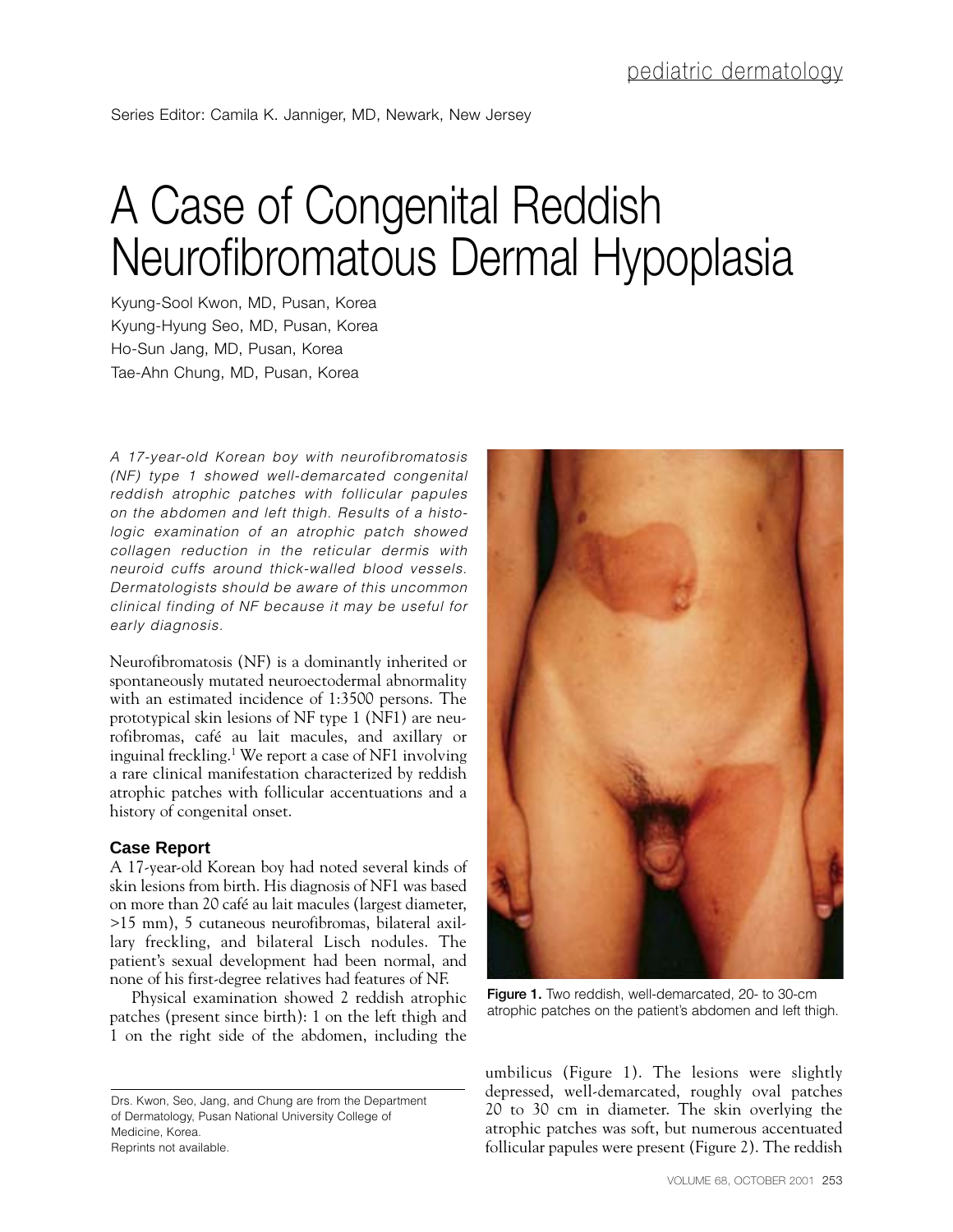

**Figure 2.** Numerous accentuated follicular papules on the patient's abdominal atrophic patch.



**Figure 3.** Perivascular cuffs of neuroid tissues in reticular dermis (H&E, original magnification  $\times$ 40).

lesions were distinct from the surrounding yellowish skin. Palpation seemed to show that some of the underlying subcutaneous tissue was absent.

The patient had been experiencing abdominal pain during the previous 3 months. An enlarged spleen was palpated on routine physical examination. Computed tomography of the abdomen showed marked splenomegaly and portocavernous transformation. Roentgenographic examination of the skeleton showed no defects. Except for slightly increased levels of hepatic enzymes (aspartate aminotransferase/ alanine aminotransferase), the results of routine analyses of blood, urine, and stool were negative or within normal limits. Results of the remainder of the physical examination were normal.

Biopsy specimens were taken from the atrophic patch on the abdomen and from the soft nodule on the buttock. Results of a microscopic examination of the biopsy specimen from the abdominal atrophic patch showed that the epidermis, papillary dermis,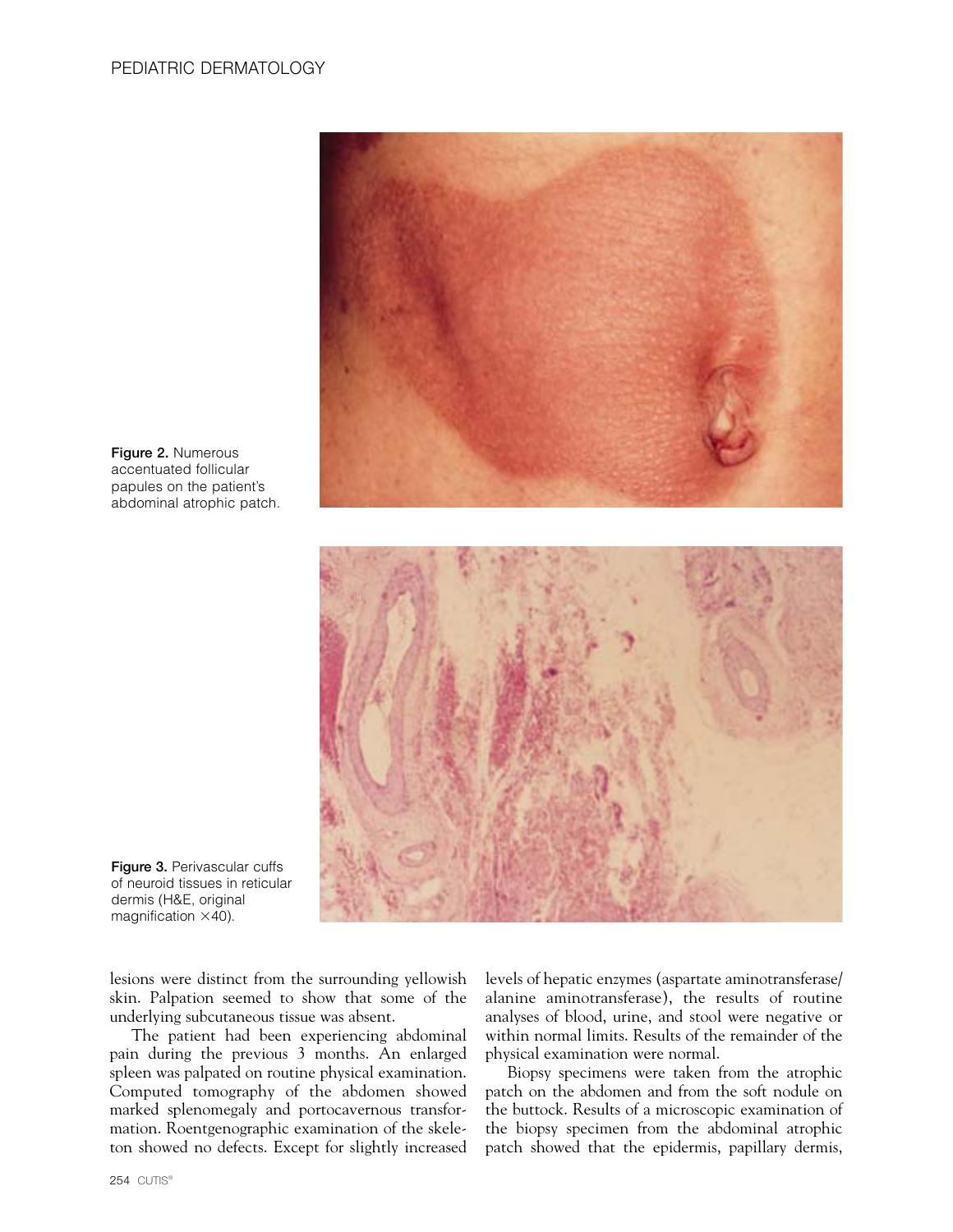

**Figure 4.** Upward displacement of appendage structures because of reduction in dermal collagen (H&E, original magnification  $\times$ 40).

**Figure 5.** S-100 protein positivity of neuroid tissues in deep dermis (S-100 protein stain, original magnification  $\times$ 100).

and adnexal tissues were normal. An increase in neuroid tissue was seen in the reticular dermis, especially in a perivascular arrangement (Figure 3). There was an increase in thick-walled blood vessels with notably widened lumina. Because of collagen reduction in the dermis, upward displacement of appendage structures was visible (Figure 4). The perivascular neuroid cuffs were composed of wavy nuclei intermingled with thin wavy collagen fibers. Results of an elastic fiber stain showed an absence of elastic fibers within the

neuroid tissues. An immunohistochemical study showed positive S-100 protein in the neuroid tissues (Figure 5). Microscopic examination showed that the soft mass on the buttock had characteristics of a typical neurofibroma.

## **Comment**

Most dermatologists accept the 8 NF types classified by Riccardi.2 Our patient's diagnosis of NF1 was based on more than 20 café au lait macules,